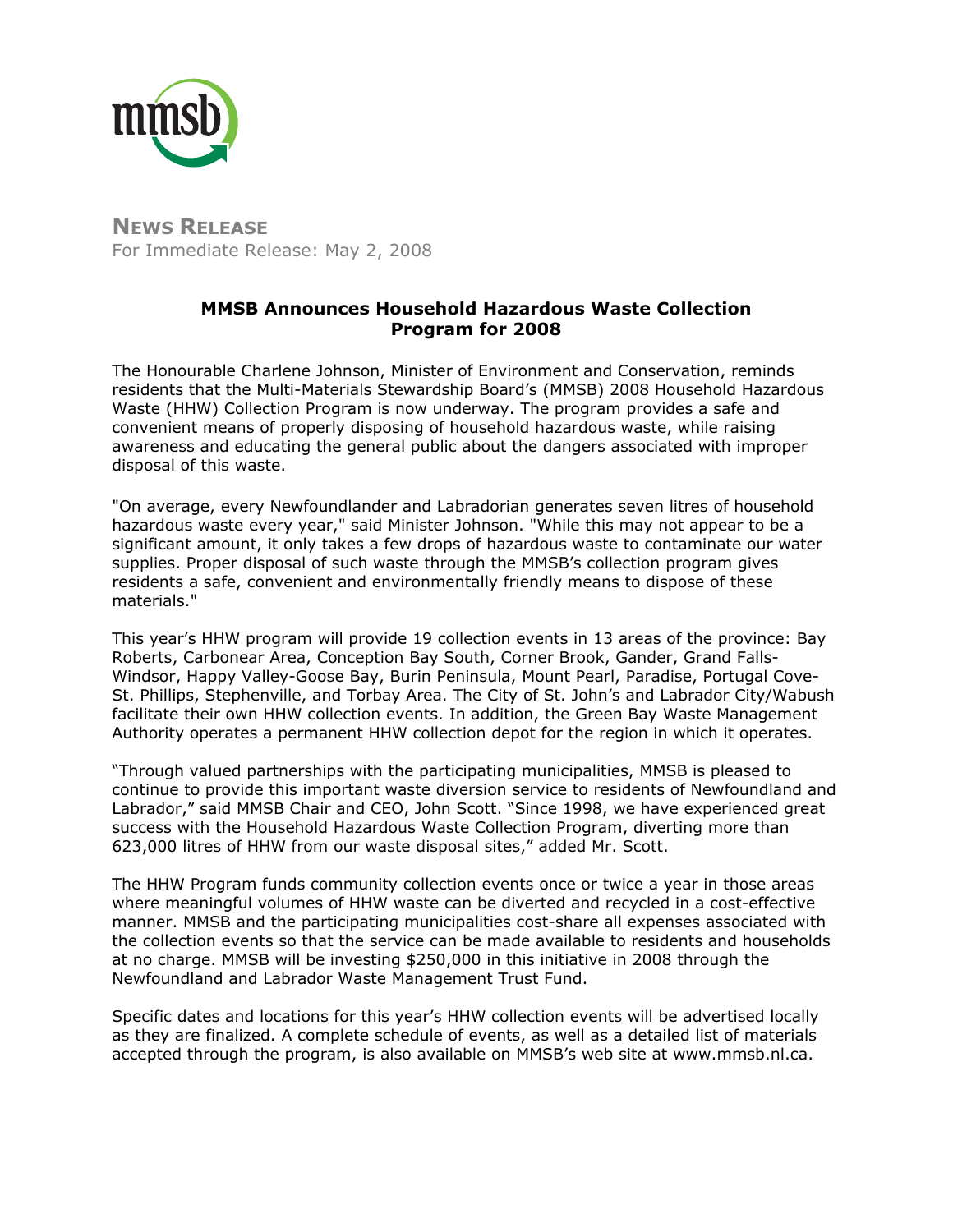In addition to providing Newfoundland and Labradorians with safe disposal options for HHW, MMSB has also produced public education guides to assist communities in developing their own HHW programs and to provide residents with information about safe usage and disposal of HHW. Both guides are available by contacting MMSB at 1-800-901-MMSB (6672) or online at www.mmsb.nl.ca.

MMSB is a provincial Crown agency that reports to the Minister of Environment and Conservation. Its mandate is to support progressive waste management practices in the province, with a particular focus on waste diversion, recycling and public education, in order to ensure a clean and healthy environment throughout Newfoundland and Labrador.

Media Contacts:

Cara Pike Director of Marketing, Public Education and Communications MMSB 757.3696, 689.4795 cpike@mmsb.nl.ca

Melony O'Neill Director of Communications (Acting) Environment and Conservation 729-2575, 689-0928 moneill@gov.nl.ca

**BACKGROUNDER**

#### **Household Hazardous Waste Program**

MMSB has delivered a provincial HHW program since 1998 with funding sourced from the Newfoundland and Labrador Waste Management Trust Fund. The HHW program provides safe hazardous waste collection for participating municipalities, raises awareness among the general public of household hazardous waste issues, and helps establish progressive waste management partnerships with participating communities. This program plays an important role in reducing the amount of hazardous wastes going to waste disposal sites. Since 1998, more than 623,000 litres of HHW, ranging from pesticides to leaded paint, have been collected.

#### **Why should I be concerned?**

It takes mere drops of household hazardous waste (HHW) to contaminate a drinking water source, and each person generates more than seven litres of HHW each year.

Problems arise when HHW users dispose of residuals down drains or storm sewers. HHW may corrode plumbing and cause failures in septic systems, and can contaminate harbours and coastal waters.

In a landfill, HHW can seep into soil and water and may be transferred to humans, pets, or wildlife that consume contaminated food or water.

When HHW waste is burned, harmful chemicals are released into the atmosphere. These chemicals resettle or return in precipitation to both land and water.